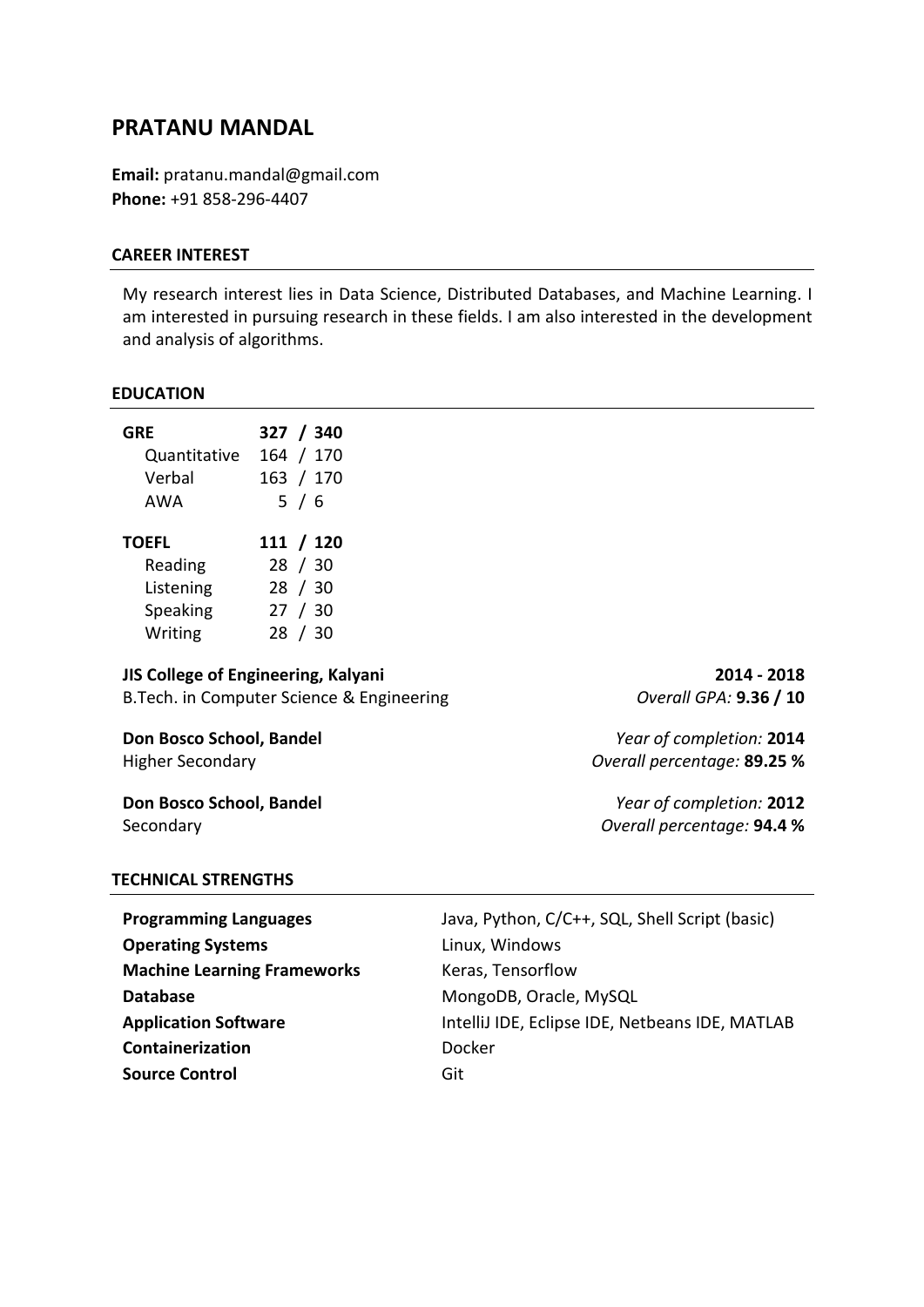#### **WORK EXPERIENCE**

#### **Capgemini Technology Services India Limited** *August 2018 – present*

*Software Engineer, Java, Bangalore, India*

- My responsibility is to design and implement software applications for managing large scale client data as per scope
- Leading a team of two junior software developers
- Developed a complete end to end solution for large scale employee attendance data management for all client employees globally
- Developed a complete end to end solution for large scale business inventory management and audit in a centralized manner globally
- Developed a highly scalable data validation framework in Java with extensible design

## **KEY ACADEMIC PROJECTS**

#### **Automatic Music Genre Detection**

**Advisor:** Dr. Ira Nath, JIS College of Engineering, Kalyani

**Technology used:** Python, Keras, Tensorflow

The project aimed to explore the use of Machine Learning to detect the genre of music, then tune the features and model to improve detection accuracy.

In this project, I prepared a novel dataset that reflects the current trends in music, consisting of 6 genres of music – Metal, Rock, Pop, Rap, Electronic, and Jazz. I then split each audio track into segments of 5 seconds each and performed Fast Fourier Transform to extract the Mel-Frequency Cepstral Coefficients of the audio signal which formed the basis of the features for training our models.

My responsibility then was to train the models, modify the algorithm by introducing certain constraints, and then improve it. We tested our algorithm on novel audio tracks and the results in most of the cases achieved better accuracy than previous work in the field.

#### **OTHER PROJECTS**

## **Rough Set Analysis Tool**

**Advisor:** Prof. Apurba Paul, JIS College of Engineering, Kalyani

## **Technology used:** Python, wxWidgets

The project aimed to design a cross-platform GUI based tool to analyze uncertain systems using rough set theory. The tool can be used for feature reduction and data clustering problems. The tool initially takes as input an XLS or XLSX file containing the dataset, for instance, the Iris dataset. It can then display the rough set and the set approximations for the dataset based on the chosen classification attributes and decision attribute in a colorcoded format. The tool can then be used to find the possible minimal reducts for the dataset.

I was responsible for designing the algorithm to find minimal reducts efficiently and for designing the user interface of the application.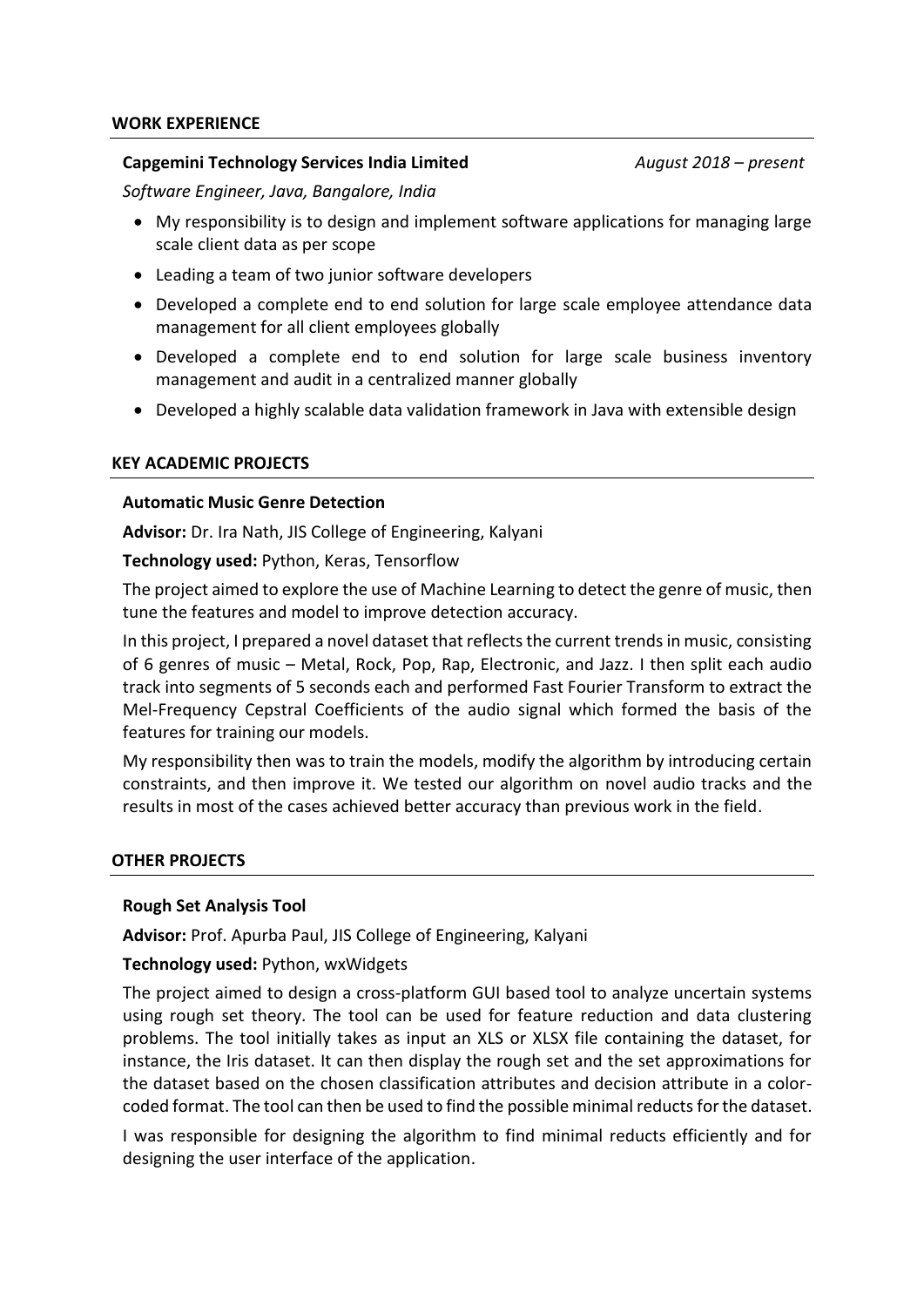# **Lattice Graph Representation of Parts-of-Speech using NLP**

**Advisor:** Prof. Sainik Kumar Mahata, JIS College of Engineering, Kalyani

# **Technology used:** Python, Matplotlib

The project aimed to extract parts-of-speech from text using Natural Language Processing (NLP) followed by representing the extracted data using lattice graphs. The lattice graphs could then be used to generate strings of text with similar meanings.

I was responsible for extracting the parts-of-speech from the text and forming the lattice graph representation using the extracted information.

## **Fractal Studio**

## **Technology used:** Java, JavaFx

# **Website:** https://github.com/prat-man/Fractal-Studio

Developed a Java based open-source cross-platform tool to generate and explore various Newtonian and Escape Time fractal sets. It supports multi-threaded generation of fractals to improve efficiency and reduce generation time for large fractals. Generated fractals can be stored to file and retrieved later and exported as images.

# **Expr4j – Expression Evaluation Library**

## **Technology used:** Java

# **Website:** https://github.com/prat-man/expr4j

Developed a Java library to evaluate mathematical expressions using Dijkstra's Shunting Yard algorithm. I am currently rewriting this library using generics to allow it to be extended for any type of operands. It is available as a dependency on Maven Central.

## **File Transfer System**

## **Technology used:** Java, Javascript, CSS

## **Website:** https://github.com/prat-man/File-Transfer-System

Developed a Java based file-sharing web application to share files efficiently over LAN. It is cross-platform and can be deployed on any platform that supports Java. It serves a secure location on the host computer over a port, and other devices on the same network can access the endpoint to upload or download files and folders. Access to the endpoint can be restricted with credentials, which can be configured through a configuration file.

## **PUBLICATIONS**

• **Pratanu Mandal**, Ira Nath, Nihal Gupta, Madhav Kumar Jha, Dev Gobind Ganguly, Souvik Pal: *Automatic Music Genre Detection using ANN*: Fourth International Conference on Research in Intelligent and Computing in Engineering (RICE 2019), Hanoi University of Industry, Hanoi, Vietnam, August 2019